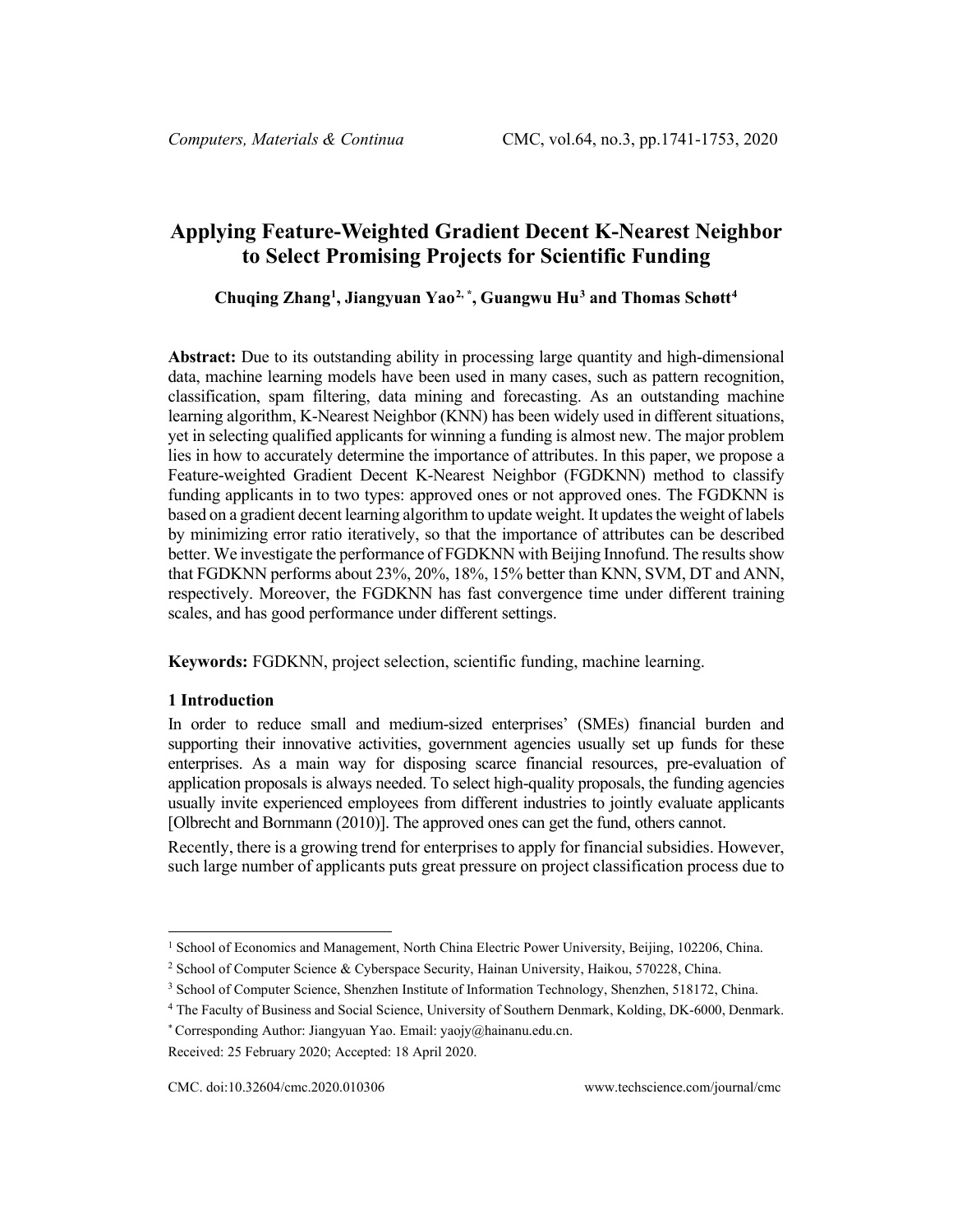the shortages of qualified evaluators. In order to ease the pressure, it is necessary to introduce some cutting-edge technologies to help select projects and improve efficiency.

In the past decades, various analytical methods and technologies are developed to support project selection, such as linear regression [Criscuolo, Dahlander, Grohsjean et al. (2017); Fini, Jourdan and Perkmann (2018); Teplitskiy, Acuna, Elamrani-Raoult et al. (2018)], AHP [Huang, Chu and Chiang (2008)], DEA [Eilat, Golany and Shtub (2006)], Decision Support System [Hirzel, Hettesheimer, Viebahn et al. (2018)], Markov model [Zhao, Chi and Heuvel (2015)], evidential reasoning method [Liu, Chen, Yang et al. (2018)]. However, these aforementioned methods are unable to cope highly complex data, let alone simulate human learning behavior and deal with subjective judgment uncertainties. Therefore, how to find out the evaluators' decision-making pattern and how to improve the classification accuracy are the main concerns of both funding agencies and academic scholars [Li (2017)].

Machine learning is one of the most promising technologies in classification [Hossain, Morooka, Okuno et al. (2019); Niu and Huang (2019)]. In essence, machine learning is a model aiming to find the unknown function, dependency or structure between inputs and outputs. Normally, these relations are impossible to be presented by explicit algorithms through an automatic learning process[Voyant, Notton, Kalogirou et al. (2017); Zhang, Geng, Li et al. (2019)]. Classification is a supervised learning process. It uses a set of samples of given categories to guide the classification process for the unknown category samples.

As an outstanding algorithm in statistical-based pattern recognition, KNN has achieved high classification accuracy and recall in various scenes and all types of data [Peng, Chen, Chen et al. (2018); Pan, Pan and Liu (2019)]. KNN algorithm consists of two steps: firstly, finds a group of k objects in the training set that are closest to the test object. Secondly, bases the assignment of a label on the predominance of a particular class in this neighborhood [Wu, Kumar, Quinlan et al. (2008)]. Also, attributes have different importance, while traditional KNN cannot describe them well. Facing these challenges, we propose a Feature-weighted Gradient Decent *K*-Nearest Neighbor algorithm (FGDKNN), which can be used to predict project categorization results. We use 1606 items of Beijing Innofund to investigate the performance of FGDKNN. The results show that FGDKNN outperforms traditional nonweighted KNN model significantly. The main contributions can be concluded as follows:

• FGDKNN outperforms the traditional machine technologies significantly. It performs about 23%, 20%, 18%, 15% better than KNN, SVM, DT and ANN, respectively.

• FGDKNN has good performance under different settings. Specially, it is robust with different *k* values and initial weights.

• FGDKNN has fast convergence time. For different number of training scale, rounding about 14 times can achieve more than 90% performance.

This paper is organized as follows. Section 2 introduces theoretical knowledge on machine learning methodology, including related work of project selection, KNN, and studies of feature-weighted KNN. Section 3 is a detailed explanation about the feature-weighted gradient decent *k*-nearest neighbor algorithm. Section 4 is an introduction of Beijing Innofund and data preparation. Experiment results and analysis are presented in Section 5.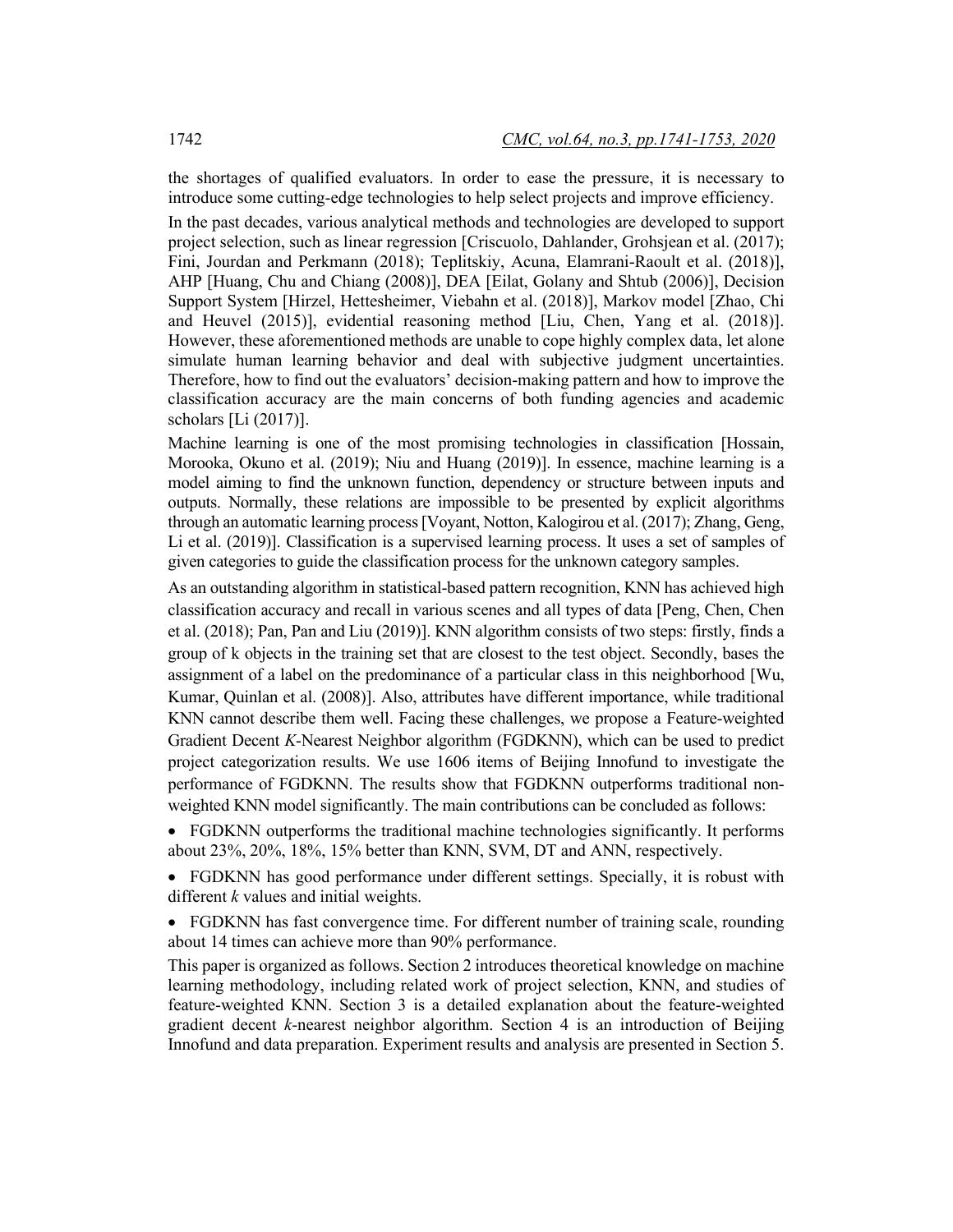Finally, concludes the paper in Section 6.

### **2 Related works**

In this section, we provide a comprehensive literature review of project selection classifiers, including KNN and feature-weighted *k*-nearest neighbor model.

### *2.1 KNN classification model*

KNN calculates the similarity between a target object and the most similar *k*-nearest neighbors by Euclidean distance:

$$
d(x, x_i) = \sqrt{\sum_{i=1}^{n} (x - x_i)^2}
$$
 (1)

where x is the target object and  $x_i$  is the *i*-th similar nearest neighbors. According to the majority vote of its neighbors, the target will be assigned to the most common class among its *k*-nearest neighbors. The classification  $\delta(x_i, c_i)$  for  $x_i$  with respect to class  $c_i$  can be expressed as:

$$
\delta(x_i, c_i) = \begin{cases} 1, x_i \in c_i \\ 0, x_i \notin c_i \end{cases}
$$
 (2)

This rule decides which point is nearest according to some pre-specified distance. During this procedure, all points within the neighborhood contribute equally to the final decision for x. In another word, the *k* neighbors are implicitly assumed to have an equal weight in decision, regardless of their distances to the pattern x to be classified [Zeng, Yang and Zhao (2009)].

Suárez Sánchez et al. [Suárez Sánchez, Iglesias-Rodríguez, Fernández et al. (2016)] applies KNN to predict work-related musculoskeletal disorders, and its accuracy rate is around 87%. By using KNN to predict the chances of getting diabetes, Nilashi et al. [Nilashi, Ahmadi, Shahmoradi et al. (2017)] get a more than 90% accuracy rate.

### *2.2 Comparison of machine learning algorithms*

Decision tree follows the principle of attribute's information gain maximization to select features. SVM uses kernel function to achieve a maximum predetermined deviation. ANN is connected by artificial neurons, which is a radial basis function network based on mathematical statistics. Tab. 1 compares these models in general.

| <b>Models</b> | Advantage                                                                                                                        | <b>Disadvantage</b>                                                                         |
|---------------|----------------------------------------------------------------------------------------------------------------------------------|---------------------------------------------------------------------------------------------|
| <b>KNN</b>    | The calculation process is simple and<br>efficient                                                                               | Easily influenced by the sensitivity of k and<br>sensitive to small sample size [Li (2019)] |
| Decision tree | Scale well to big data, and high<br>predictive performance for a relatively<br>small computational effort [Rokach]<br>$(2006)$ ] | Instability and overfitting problem [Rokach]<br>(2006)                                      |
| <b>SVM</b>    | High accuracy and good generalization<br>for a small and unevenly distributed data<br>[Lin $(2017)$ ]                            | Difficult to train large-scale data                                                         |

**Table 1:** Comparison of machine learning models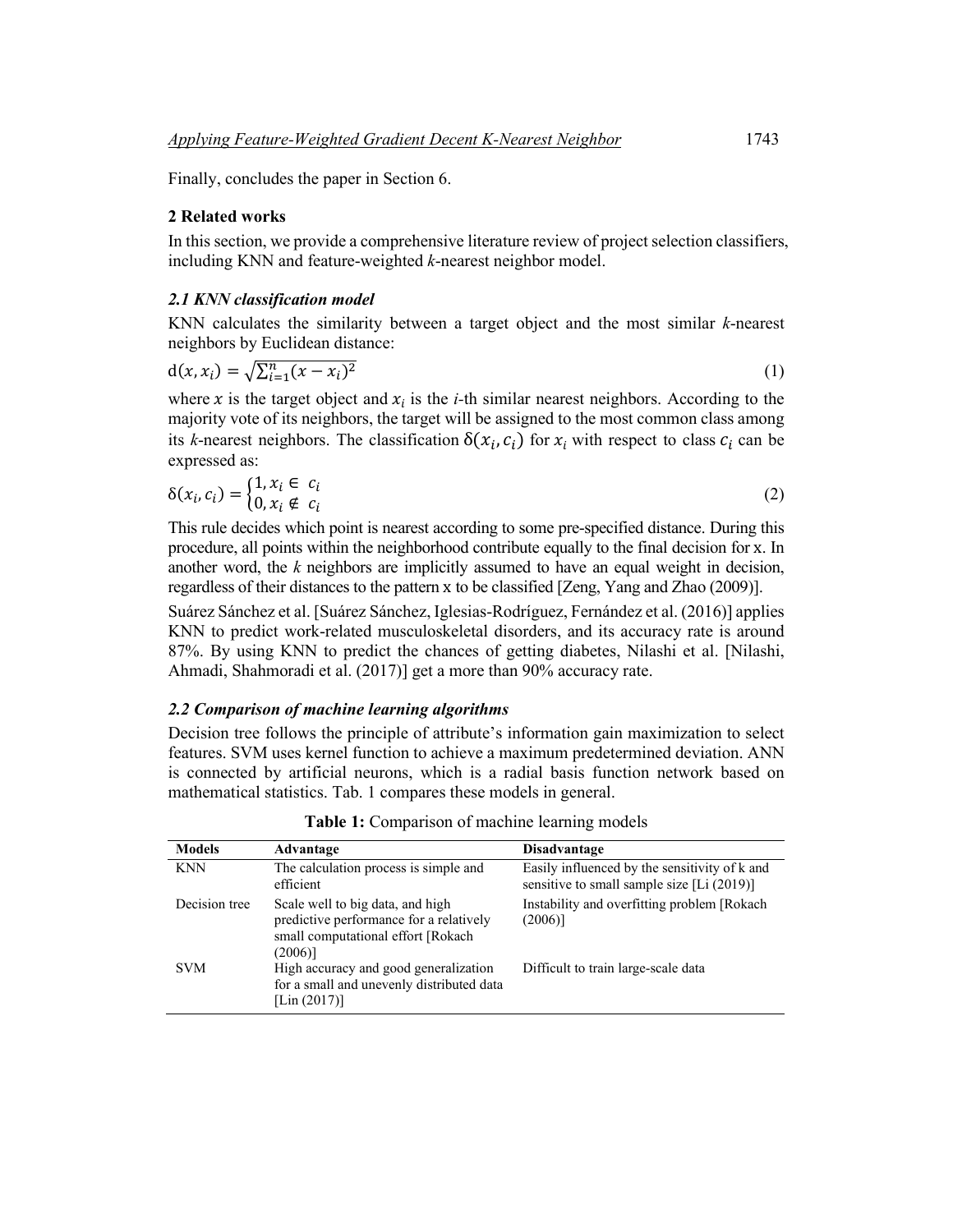| 1744 | CMC, vol.64, no.3, pp.1741-1753, 2020 |
|------|---------------------------------------|
|      |                                       |

| <b>ANN</b> | Able to handle complex nonlinear | Difficult to generalize the results due to |
|------------|----------------------------------|--------------------------------------------|
|            | relationships                    | overfitting, and lack of explanatory power |
|            |                                  | [Kim and Sohn $(2010)$ ]                   |

### *2.2 Feature weighted k-nearest neighbor algorithm*

Besides feature selection, contributions of features to classification are also inconsistent. The distance between neighbors is determined by all the features of a sample according to the same metric. Without considering the importance of attributes, it will lead to data distortion [Wang, Zhang, Shi et al. (2019)]. Since KNN method uses system majority vote, the sensitivity of neighborhood size *k* always seriously degrades the KNN-based classification performance, especially in the case of small sample size with existing outliers [Huang, Lin, Huang et al. (2017)]. To solve these problems, scholars have devoted many efforts on KNN improvement. Tan [Tan (2005)] proposes a neighbor-weighted *k*-nearest neighbor to solve the problem of

uneven distribution. Mitani et al. [Mitani and Hamamoto (2006)] propose a local mean-based *k*-nearest neighbor classifier (LMKNN) by calculating the distance between each query sample and the local mean vector of *k*-nearest neighbors. Zeng et al. [Zeng, Yang and Zhao (2009)] design a pseudo nearest neighbor to weight distances between each query sample and *k*-nearest neighbors from each class. Chen et al. [Chen, Huang, Yu et al. (2013)] propose a Fuzzy KNN in improving the prediction accuracy of disease diagnose. Kuhkan [Kuhkan (2016)] allocates weight to each characteristic with different levels of importance. Huang et al. [Huang, Lin, Huang et al. (2017)] improve the KNN method to better serve the precipitation forecast scenario. Gou et al. [Gou, Yi, Du et al. (2012)] develop a local mean-based *k*-nearest centroid neighbor classifier to solve the problem of small sample size deficiency. And in the work of Gou et al. [Gou, Ma, Ou et al. (2019)] they propose a generalized mean distance-based *k*-nearest neighbor classifier (GMDKNN) by introducing multi-generalized mean distances and the nested generalized mean distance. Tab. 2 presents the comparisons of KNN classifiers mentioned above.

| Method                                                                                              | <b>Target aims</b> | <b>Approaches</b>                     | <b>Shortcomings</b>                                                                     |
|-----------------------------------------------------------------------------------------------------|--------------------|---------------------------------------|-----------------------------------------------------------------------------------------|
| Neighbor-weighted KNN<br>$\lceil \text{Tan} (2005) \rceil$                                          | Unbalanced data    | TFIDF algorithm                       | Doesn't work well in large<br>sample size                                               |
| Local mean-based<br>KNN [Mitani and<br>Hamamoto (2006)]                                             | Small-sample       | Local mean vectors                    | Doesn't work well in large<br>training sample size and<br>mixture model data situations |
| Pseudo-NNR [Zeng, Yang]<br>and Zhao $(2009)$ ]                                                      | Small-sample       | Distance weighted local<br>learning   | Doesn't work well in a small<br>training sample size and<br>singular model data case    |
| Local mean-based $k$ -<br>nearest centroid neighbor<br>classifier [Gou, Yi, Du et<br>al. $(2012)$ ] | Small-sample       | Nearest local centroid<br>mean vector | Doesn't work well in large<br>sample size                                               |
| Fuzzy KNN [Chen,<br>Huang, Yu et al. (2013)]                                                        | Improve accuracy   | Fuzzy logic                           | Doesn't work well in<br>unbalanced data                                                 |
| Distance weighted KNN<br>[Kuhkan (2016)]                                                            | Sensitivity of K   | Fixed distance weighted               | Doesn't work well in<br>unbalanced data                                                 |
| Improved KNN [Huang,<br>Lin, Huang et al. $(2017)$ ]                                                | Unbalanced data    | Fixed distance weighted               | Doesn't work well in large<br>sample size                                               |

| Table 2: Related work of KNN classifiers |  |  |  |
|------------------------------------------|--|--|--|
|------------------------------------------|--|--|--|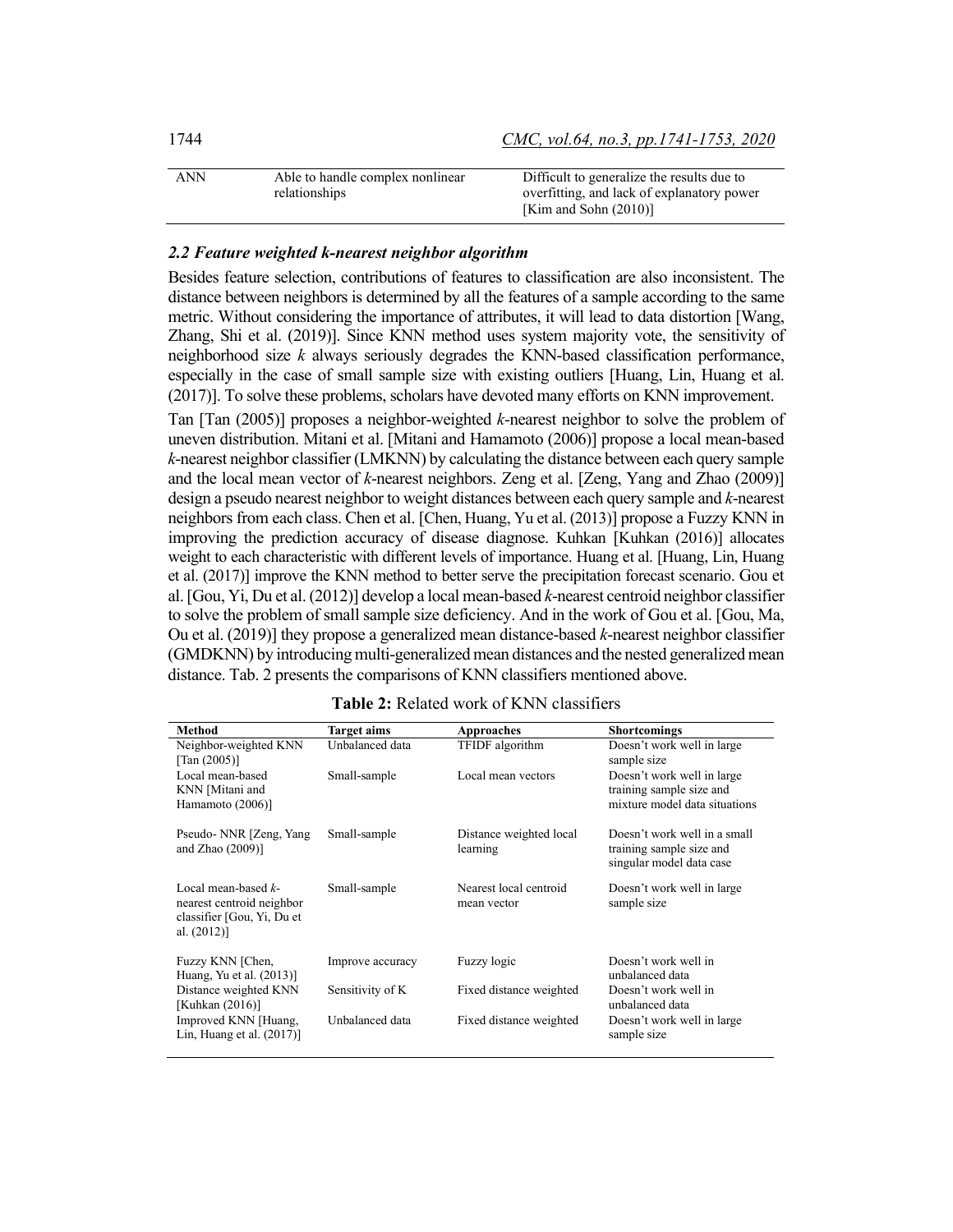| Generalized mean   | Sensitivity of K | multi-generalized mean | Lack of robustness and |
|--------------------|------------------|------------------------|------------------------|
| distance-based KNN |                  | distances              | stability              |
| (GMDKNN) [Gou, Ma, |                  |                        |                        |
| Ou et al. (2019)]  |                  |                        |                        |

#### **3 Feature-weighted gradient decent k-nearest neighbor algorithm**

The performance of feature KNN highly depends on weight settings. Intuitively, weight could be one of the characters(e.g., local mean, generalized mean). However, we find this mechanical method is insufficient for the funding allocation case. These methods mentioned above either have unsatisfactory performance or are overly complicated in operation. They can hardly be applied into the practice directly. We propose the feature-weighted gradient decent *k*-nearest neighbor algorithm (FGDKNN) to categorize projects for winning a funding or not. FGDKNN adopts a gradient decent learning based weight, which can capture the importance of characters better and classify the data set accurately. This section includes two parts, the first subsection introduces the parameters and the second shows the details of FGDKNN.

### *3.1 Preliminaries and notations*

The objects that we are interested in can be denoted as a  $m$ -dimension vector space  $E$ . A training set T that contains *n* elements. T can be denoted as  $\{x_1, x_2, ..., x_n\}$ , where  $x_i \in E$ ,  $1 \le i \le n$ . The index of the element in T can be presented as  $index(x_i) = i$ . The class of the element is an integer that can be presented as  $class(x_i)$ . The sets  $T_c = \{x \in T | class(x) = c\}$  and  $\overline{T_c} =$  ${x \in T | class(x) \neq c}$  denote the prototypes of class  $c$  or those of a class different from  $c$ , respectively. A dissimilarity is a function that denotes as  $d$ . For two arbitrary elements y and  $y'$ in T, the distance between the two elements can be presented as  $d(y, y')$ . The element  $x \in T$ is a *d-Nearest Neighbor(d-NN)* of element  $y \in T$ , when the distance between them  $d(x, y) \leq$  $(y', y)$ ,  $\forall y' \in T$ . Let x be a prototype of class c and  $T'_{c} = T_{c} - \{x\}$ , which denotes the remaining element sets of  $T_c$ . The  $d - NN_{T_c}$  and  $d - NN_{\overline{T_c}}$  are presented as  $x^=$  and  $x^+$ , which means the nearnest neighbor of  $x$  in  $T'_{c}$  and  $T_{c}$ , respectively.

We now define the weighted distance between the element  $\nu$  and  $\chi \in T$ :

$$
d(y,x) = \sqrt{\sum_{j=1}^{m} w_j^2 (y_j - x_j)^2}
$$
 (3)

where  $w_i$  ( $0 \le j \le m$ ) is the *j*-th component of x. In reality, how to set the weight could have significant influence on the model accuracy and could derive different distance mechanisms. For example, when  $w_i = 1$ , this corresponds to Euclidean distance. Next, we will propose a weight setting method, named feature-weighted gradient decent *k*-nearest neighbor algorithm (FGDKNN).

### *3.2 Learning the weight with gradient decent algorithm*

The key idea of FGDKNN is to minimize the error ratio. Firstly, we define the error ratio under weight vector  $W$  as follows:

$$
R_T(\mathbf{W}) = \frac{1}{n} \sum_{x \in T} r \left( \frac{d(x, x^=)}{d(x, x^+)} \right) \tag{4}
$$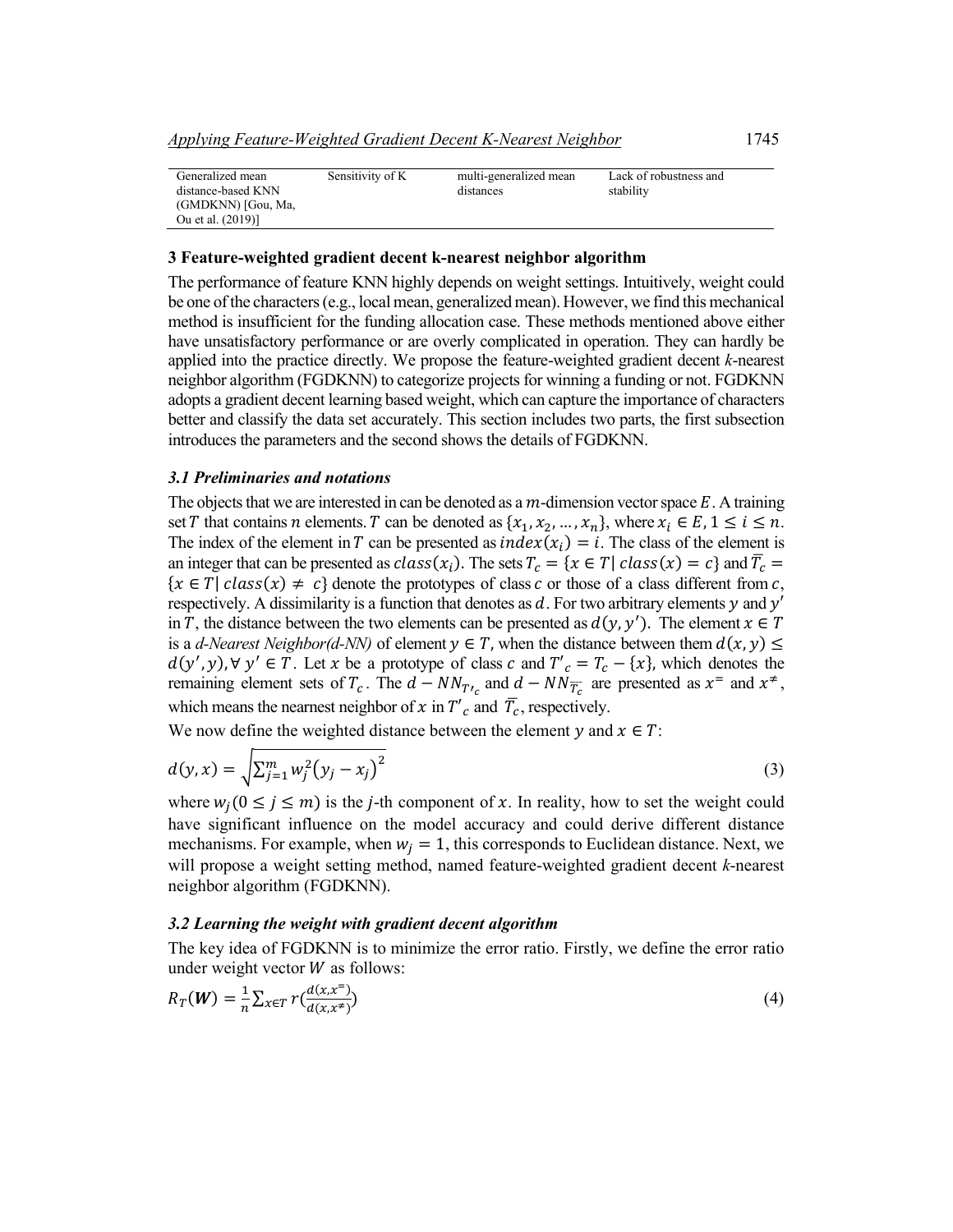where  $x^2$  and  $x^2$  are the same-class and different-class NNs of x, as defined previous. The distance function  $f(.)$  could be computed according to Eq. (3).  $r(.)$  is a function whose

$$
r(z) = \begin{cases} 0, & if z < 1 \\ 1, & if z \ge 1 \end{cases}
$$
 (5)

 $R_{\tau}(\boldsymbol{W})$  can be regarded as the estimate of the misclassification probability over the training set T, since  $d(x, x^*) > d(x, x^*)$  denotes the distance between the NN of the same class is larger. It might be an error case. Otherwise, the distance between  $x$  and the element of different class is larger, which respects the real condition. As  $r(.)$  is not smoothly, some approximations are needed. We use the sigmoid as the approximate function:

$$
R_T(\mathbf{W}) \approx \frac{1}{n} \left( \sum_{z \in T} G_{\beta}(r(z)) \right) \tag{6}
$$

where  $G_\beta(.)$  is the sigmoid function with slope  $\beta$ , centralized at  $\alpha$ :

$$
G_{\beta}(\alpha) = \frac{1}{1 + e^{\beta(1 - \alpha)}}\tag{7}
$$

Clearly, when  $\beta$  is large enough, this approximation is very accurate. On the other hand, if it is small, the contribution of each NN classification error to the index  $R<sub>T</sub>$  is more important depending on the corresponding quotient of the distance responsible error.

The key idea of FGDKNN is to train the feature weight vector (i.e.,  $W$ ) according to the estimate of the misclassification probability (i.e.,  $R_T(W)$ ). To minimize  $R_T(W)$ , we derive a step based weight update method by changing  $w$  a small amount,  $\mu_i$ , in the negative direction of the gradient of  $R_T(W)$ . Assume there are S steps in total, at each step  $s \leq S$ , the weight  $w_j^s$  is updated as follows:

$$
w_j^{s+1} = w_j^s - \mu_j \left(\frac{\partial R_T(W)}{\partial w_j}\right)^s
$$
\n(8)

 $\mu_i$  is the learning rates. In reality, its value could be fixed and is inversely proportional to the variance of each feature. According to Eqs. (6)-(8), we have:

$$
\frac{\partial R_T(W)}{\partial w_j} \approx \frac{1}{n} \sum_{\forall x \in T} G'_{\beta}(r(x)) \frac{(x_j - x_j^2)^2}{d(x_i x^2) d(x_i x^2)} w_j - \frac{1}{n} \sum_{\forall x \in T} G'_{\beta}(r(x)) \frac{(x_j - x_j^2)^2 d(x_i x^2)}{d^3 (x_i x^2)} w_j \tag{9}
$$

where  $G'_{\beta}(r(x))$  is the derivatives of  $G_{\beta}(\alpha)$  which can be computed as:

$$
G'_{\beta}(\alpha) = \frac{d G_{\beta}(\alpha)}{d \alpha} = \frac{\beta e^{\beta (1-\alpha)}}{\left(1 + e^{\beta (1-\alpha)}\right)^2}
$$
(10)

Derivative of  $S_\beta(\alpha)$  could be maximal when  $\alpha = 1$ . When  $\beta$  is large,  $\frac{dG_\beta(\alpha)}{d\alpha}$  would approach Dirac delta function; conversely, it is approximately constant for a wide range of values of  $\alpha$ . With Eqs. (9) and (10), we now derive the weight update rule as:

$$
w_j^{s+1} = w_j^s - \mu_j w_j^s \left(\frac{1}{n} \sum_{\forall x \in T} G'_{\beta}(r(x)) \frac{(x_j - x_j^s)^2}{d(x_i x^s) d(x_i x^s)} - \frac{1}{n} \sum_{\forall x \in T} G'_{\beta}(r(x)) \frac{(x_j - x_j^s)^2 d(x_i x^s)}{d^3(x_i x^s)}\right)
$$
(11)

In each step  $s$ , the weight vector updates according to Eq. (11). Until the update round number reaches S, we can attain the final weight vector.

value is 0 or  $1$ .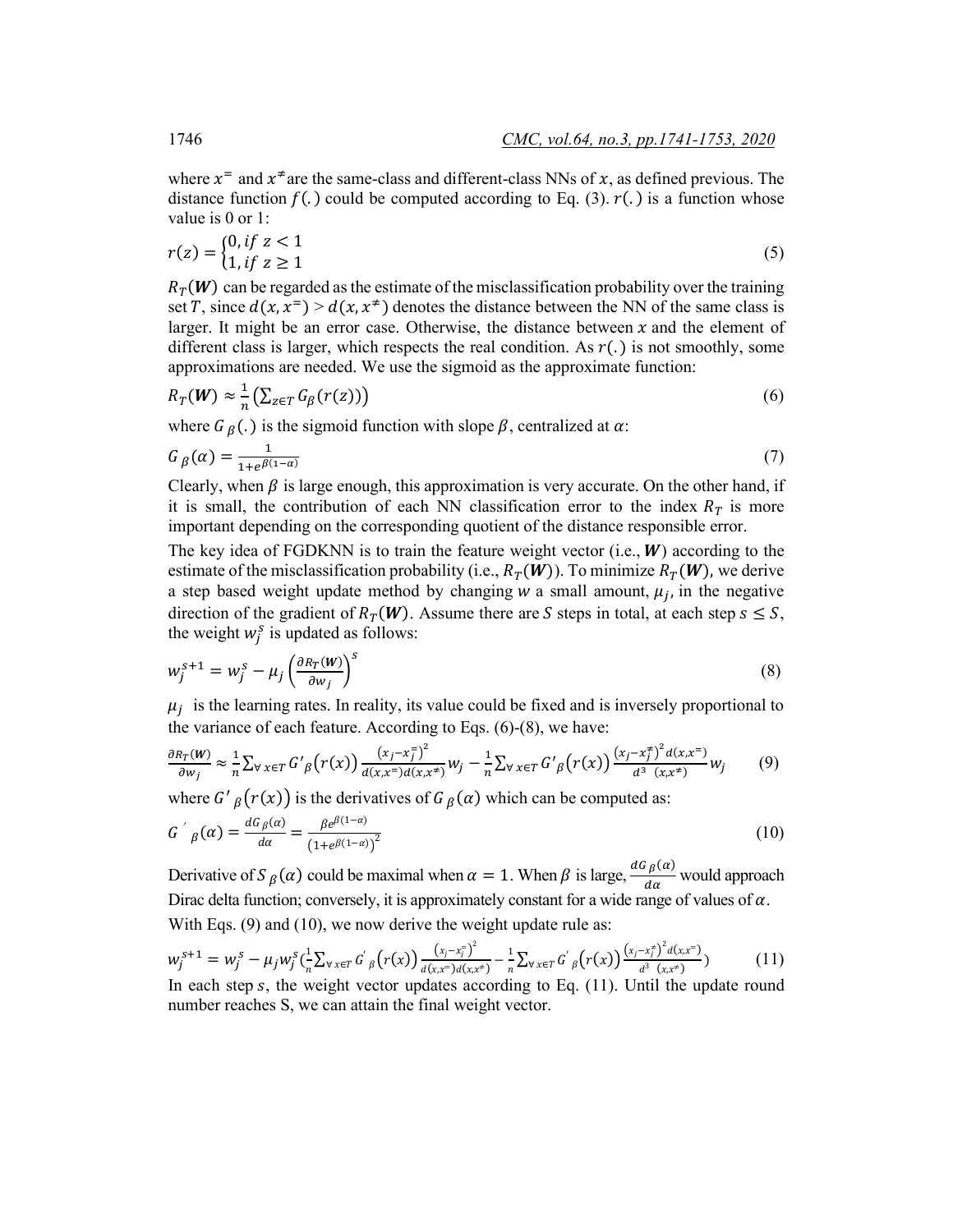The effects of Eqs.  $(8)-(11)$  is clear, in each step, the weight is updated associated with the error. If there are too much errors, the weight changes to the opposite direction. After enough iterations, the weight can capture the importance of labels better.

# **4 Materials and methods**

In this section, we first introduce project selection process of Beijing Innofund, and then introduce the data pre-processing methods.

# *4.1 Project selection of Beijing Innofund*

Small and medium-sized technology-based enterprise special fund in Beijing (known as "Beijing Innofund") is initiated by Beijing municipal government. It is a public funding aiming to support SMEs' technological innovation activities and foster their growth. During its ten years' development, Beijing Innofund has achieved a great accomplishment. It has spent over 1.34 billion RMB to support over 3000 technology-based small and medium-sized enterprises.

The funding rate of Beijing Innodunf is less than 25%. We got 1633 applicants for Beijing Innofund of year 2017 from its funding agency-Beijing municipal science  $\&$  technology commission. And those winning the funding is around 400. We will use these data to test the classification accuracy of FGDKNN.

As the predicting items of Beijing Innofund are of different units, normalization is needed. In this study, we scaled the data into the interval of  $[0, 1]$  by  $(12)$ :

$$
x' = \frac{x - \min(x)}{\max(x) - \min(x)}\tag{12}
$$

where x' is the original value, x' is the scaled value, max(x) is the maximum value of feature x, and  $min(x)$  is the minimum value of feature x.

### *4.2 Feature selection with logistic regression*

The data given for classification should not contain irrelevant or redundant attributes, otherwise it will increase the processing time and might degrade the quality of discovered patterns. Due to the diversity and complexity of the evaluation indicators, the factors that contribute to the evaluation are often submerged among many interfering factors. Those factors that are not meaningful to the evaluation results may overshadow the information presented, making it more difficult to discover meaningful patterns from the data, thus affecting the accuracy of classification. Therefore, it is necessary to select influential factors first [Kalpana, Saravanan and Vivekanandan (2012)].

As mentioned above, the funding results of Beijing Innofund contain two types: approved (i.e., 1) or not (i.e., 0). Since there are only two choices, we choose Logistic Regression to derive the correlation. Let  $P$  denote the result of the Innofund, the Logistic Regression is computed as follows:

$$
Logit(P) = \log(\frac{P}{1 - P}) = \alpha + w_1 x_1 + w_2 x_2 + \dots + w_n x_n = \alpha + w x
$$
 (13)

where  $w_1$  can present the correlation between the probability results and the variable, and it can be obtained by the maximum likelihood estimate. According to the Innofund rating scale, we put all the potential relevant variables into the correlation model, and find out that only 19 features of them are of high correlations to funding decision (as shown in Tab. 3). The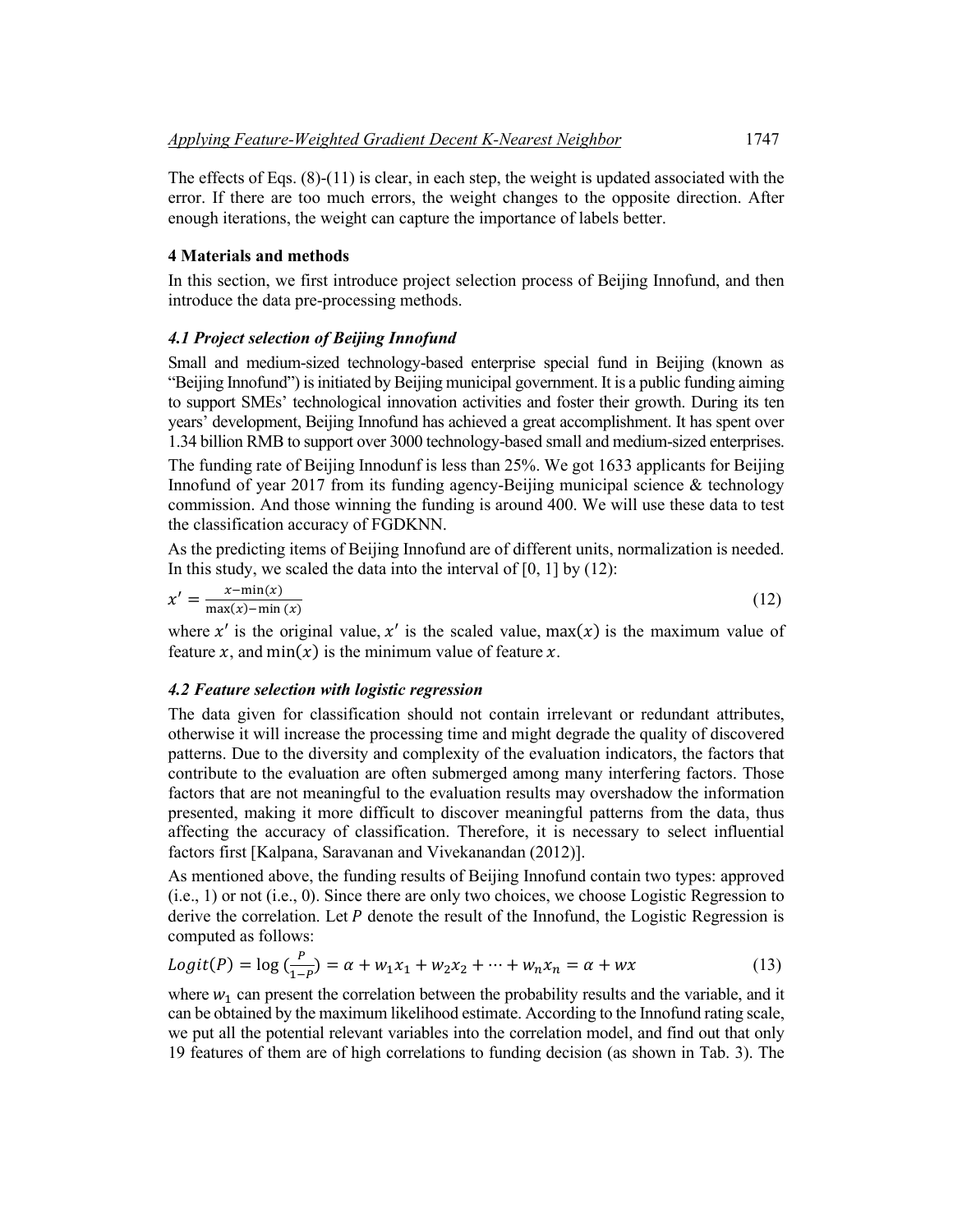coefficient between variables like asset (log), avenue (log), net asset (log), founder's education, project manager's education, the number of R & D stuff, project phase, project R&D investment (log), expected asset increase in two years (log), expected revenue increase in two years (log), the number of invention, the number of software copyright, firm  $R \& D$ investment (log), angel investment, pre-A investment, institution recommendation, prize winner, firm age, firm size, founder type are significantly related to funding decision.

| <b>Variables</b>  | <b>Explanation</b>                                | Importance |
|-------------------|---------------------------------------------------|------------|
| Firm size         | Total employees                                   | 0.012      |
| Firm age          | Established year                                  | 0.084      |
| Field             | Application field                                 | 0.031      |
| Assets            | Firm's total assets                               | 0.098      |
| Revenue           | Firm's total revenue                              | 0.006      |
| Net asset         | Firm's total net asset                            | 0.307      |
| RD stuff          | Total number of R & D stuff                       | 0.002      |
| <b>RD</b>         | The total amount of $R \& D$ expenditure          | 0.270      |
| Angel             | Get angel investment as 1; others as 0            | 0.410      |
| Pre-A             | Get Pre-A investment as 1; others as 0            | 0.693      |
| Community support | Get community support as 1; others as 0           | 0.407      |
| Prize winner      | Innovative competition winner as 1; others as 0   | 0.436      |
| Invention         | The total amount of inventions                    | 0.172      |
| Copyright         | The total amount of copyrights                    | 0.087      |
| Founder type      | Student, returnee, researcher, manager            | 0.007      |
| Fdedu             | Founder's education level                         | 0.358      |
| Pmedu             | Project manager's education level                 | 0.234      |
| Project phase     | Pilot, testing, or on the market                  | 0.301      |
| Project RD        | The total amount of project's $R & D$ expenditure | 0.001      |
| Project asset     | Project's total assets in two years               | 0.060      |
| Project revenue   | Project's total revenue in two years              | 0.046      |

**Table 3:** Feature selection results and the corresponding importance

From Tab. 3, we can see pre-A investment is the most importance variables to funding decision. Its attribute significance is near 70%. Prize winner, angel investment and community support rank after pre-A investment with significance all above 40%. Firm's net asset, R & D expenditure, firm's asset, number of invention, founder's education level, project manager's education level, project phase are influential factors to assessors' funding decision with significance importance over 10%. On the other hand, the remaining factors, like firm age, firm size, field, firm's revenue, number of R & D stuff, number of copyrights, founder type, project's R & D expenditure, project's future asset and revenue cannot influence assessors' decision much, since their significance importance all under 10%.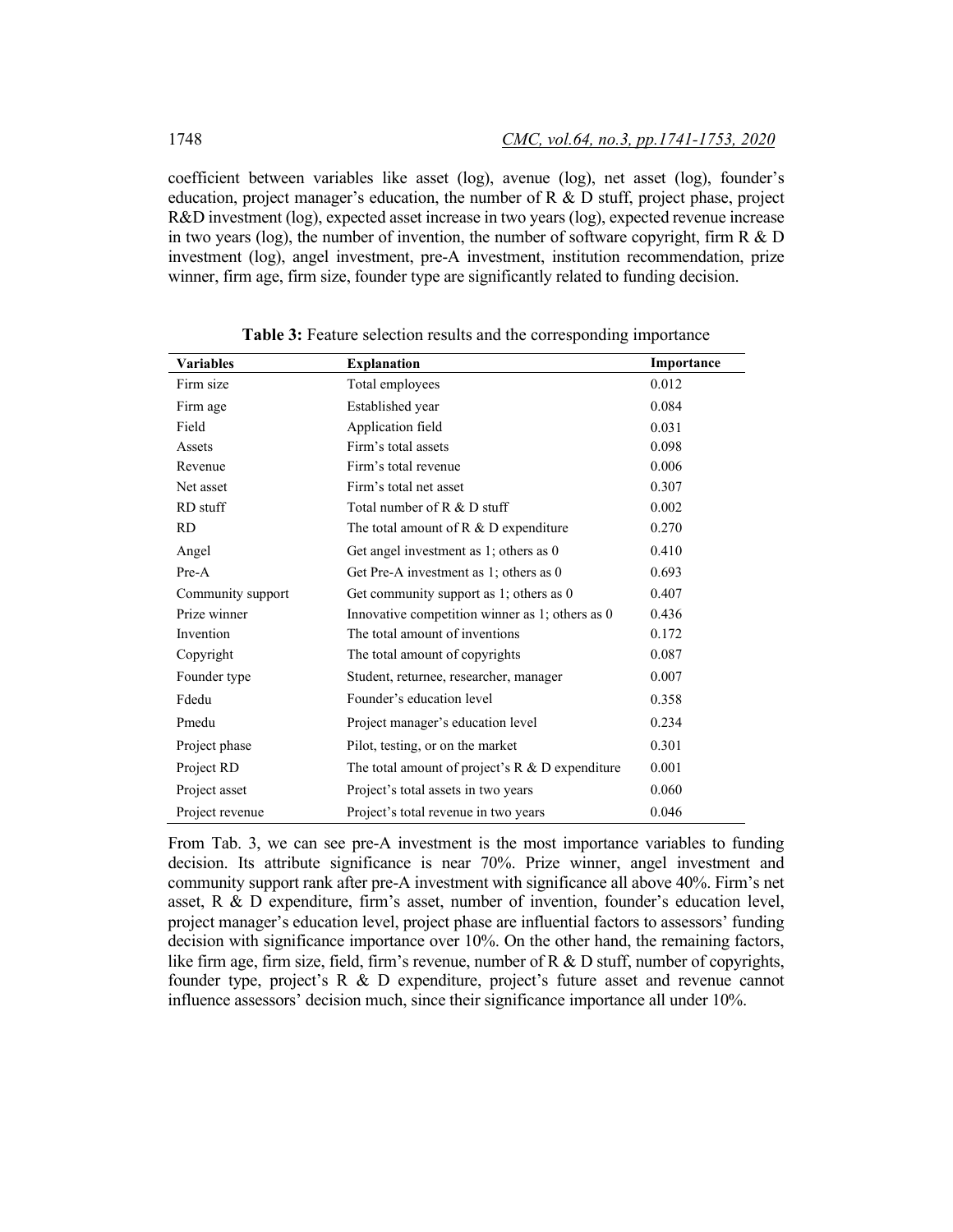### **5 Evaluation**

In this section, we evaluate the performance of FGDKNN with the Beijing Innofund. The data is divided into two parts randomly, where the training set contains 1000 items and the others are test set. Let TP, FP, FN, TN denote True Positive, False Positive, False Negative, True Negative, respectively. We use Precision, Recall and accuracy as the performance metric to test the accuracy of FGDKNN:

$$
Precision = \frac{TP}{TP + FP}
$$
 (14)

$$
\text{Recall} = \frac{TP}{TP + FN} \tag{15}
$$

$$
Accuracy = \frac{TP + TN}{TP + TN + FP + FN}
$$
 (16)

Besides the equal weight KNN, some other machine learning technologies, such as Support Vector Machine (SVM), Decision Trees (DT) and Artificial Neutral Network (ANN) are also included in our experiments. Main results of our evaluation can be concluded as:

FGDKNN can outperform the traditional machine technologies significantly. For the prediction accuracy, it performs about 23%, 20%, 18%, 15% better than KNN, SVM, DT and ANN, respectively.

FGDKNN has good performance under different settings. Specially, it is robust with different *k* values and the initial weight computed by Logistic Regression is about 5%-10% better than Pearson Correlation Coefficient (PCC), Distance Correlation (DC) with different training data scale.

FGDKNN has fast convergence time, for different number of training set scale, rounding about 14 times can achieve more than 90% performance.

#### *5.1 Performance comparison with different metrics*

Firstly, we evaluate the performance of FGDKNN with different machine learning methods. Fig. 1 shows the comparison under different comparison metrics with different training scales. For the prediction precision, as Fig. 1(a) shown, we can see that FGDKNN performs about 19%, 15%, 13%, 10% better than KNN, SVM, DT and NN, respectively. Fig. 1(b) shows that FGDKNN performs about 25%, 24%, 22%, 18% better than KNN, SVM, DT and NN, respectively. The similar result for accuracy is shown in Fig. 1(c). On average, FGDKNN performs about 23%, 20%, 18%, 15% better than KNN, SVM, DT and NN, respectively. FGDKNN has larger prediction values on True Positive and False Negative, since its weight update rule can capture the characters of data better. Also, the results of all methods perform better with larger scale of training set.

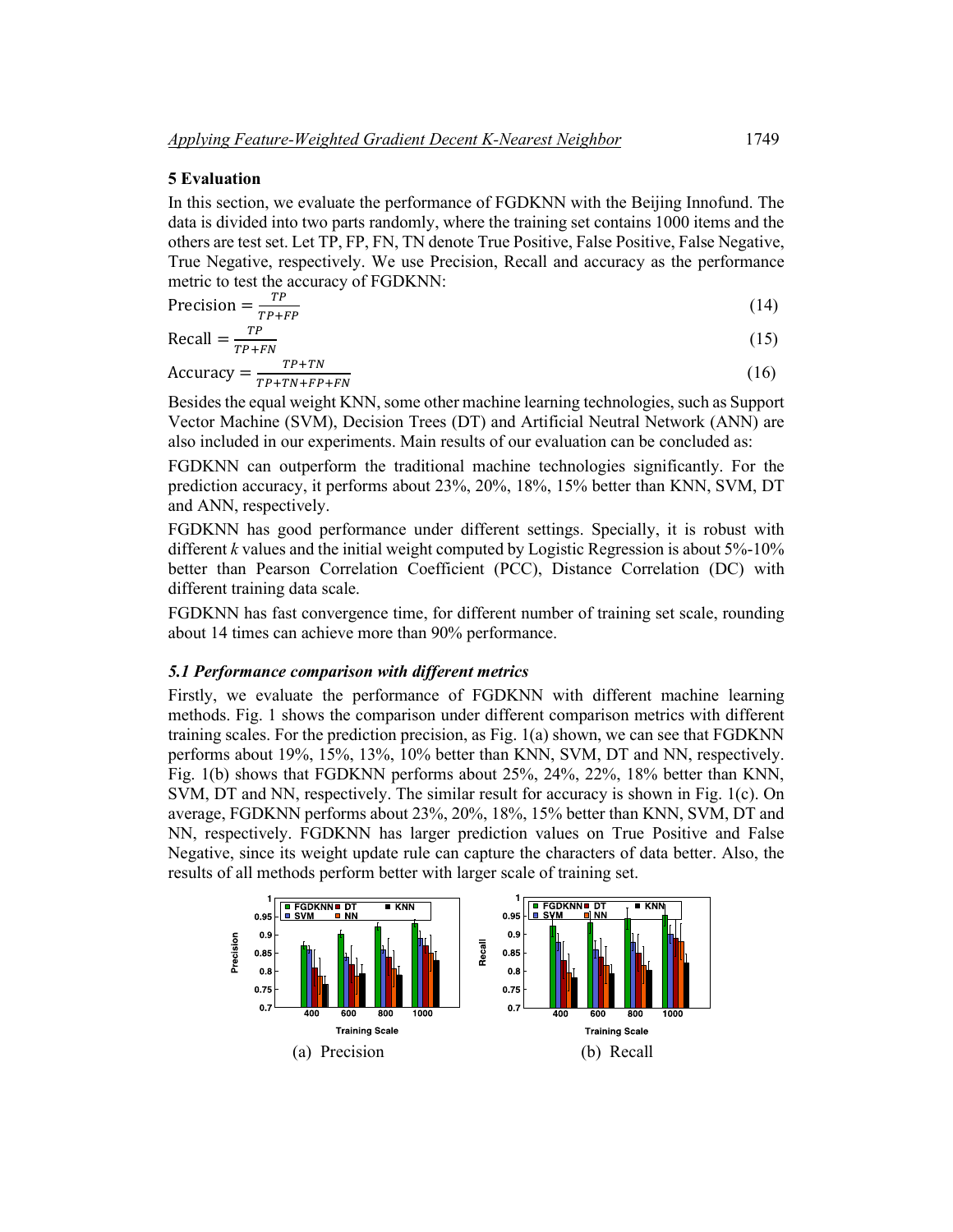

**Figure 1:** Performance comparison under different metrics

# *5.2 Performance of FGDKNN under different settings*

Firstly, we investigate performance with  $k$ . Fig. 2(a) shows that with the increasing of  $k$ , the accuracy of FGDKNN, Fixed Weight KNN and KNN first increase, then decrease. The accuracy of FGDKNN even reaches 94%, when *k* is 7. The accuracy of Fixed Weight KNN ranges from 82% to 87%. Performance of FGDKNN is about 15% better than Fixed Weight KNN on average. The overall accuracy rate of FGDKNN outperforms KNN at least 10%. That is to say, our proposed FGDKNN model gives an improvement over the traditional approach with the increasing of the neighborhood size  $k$ . It verifies that feature significance does play an important role in improving prediction accuracy.

In the previous section, we use the Logistic Regression to determine the initial value of weight vectors. Indeed, some other methods (Pearson Correlation Coefficient, Distance Correlation, etc.) can also be used to decide the importance. Fig. 2(b) shows the comparison of different initial weight settings. We can see that Logistic Regression (LR) performs about 5%-10% better than Pearson Correlation Coefficient (PCC), Distance Correlation (DC) with different training data scales. The reason for this is that Logistic Regression computes correlation with total training step.

 $\mathcal S$  in the gradient decent which can decide the iteration number of weight decisions. Intuitively, the larger  $S$  could capture the characters of data well and when  $S$  is large enough, the accuracy will be stable, since the parameters can describe the characters of data well. Fig. 2(c) shows the results of this. We can see that rounding about 14 times can achieve more than 90% performance for different training scales.

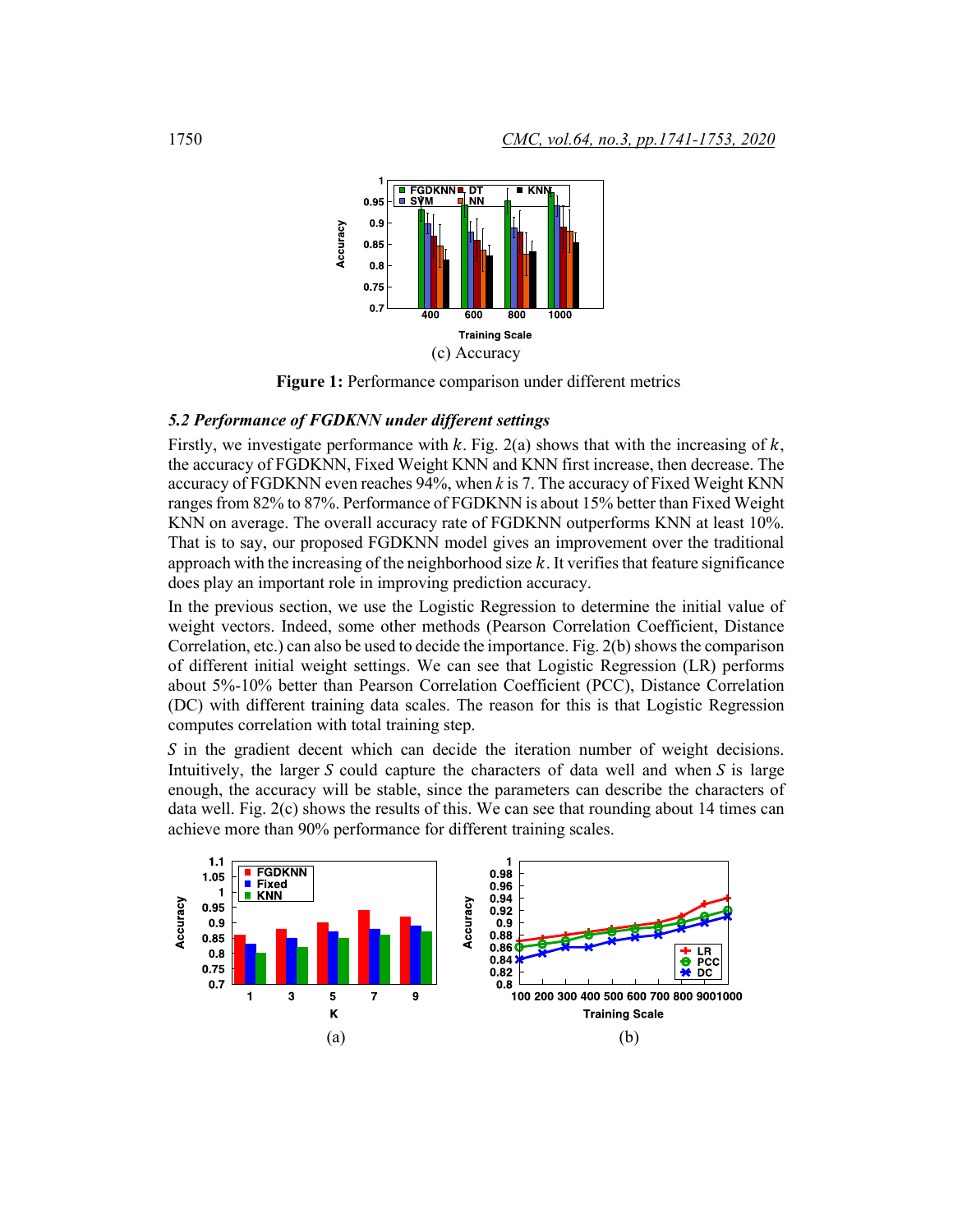

**Figure 2:** Performance under different settings

### **6 Discussion and conclusion**

In predicting which applicants will get funded by Beijing Innofund, we adopt a gradient decent learning based weight with the flexible weight adjustment KNN method. It overcomes the traditional KNN's shortcomings with some small-sized unbalanced data distributions. We find FGDKNN can capture the characters of data well and classify the data set accurately. The FGDKNN performs better than classical non-weighted KNN by over 15%, with its satisfactory accuracy rate. The method breaks a new path for weights assigning, and we prove that FGDKNN method can be used in project evaluation field.

**Acknowledgement:** We would like to thank Beijing municipal government for support us doing this research.

**Funding Statement:** J. Yao would like to thank the support of Program of Hainan Association for Science and Technology Plans to Youth R & D Innovation [QCXM201910], Scientific Research Setup Fund of Hainan University [KYQD (ZR) 1837], the National Natural Science Foundation of China [61802092], and G. Hu would like to thank the support of Fundamental Research Project of Shenzhen Municipality [JCYJ20170817115335418].

**Conflicts of Interest:** The authors declare that they have no conflicts of interest to report regarding the present study.

### **References**

**Chen, H. L.; Huang, C. C.; Yu, X. G.; Xu, X.; Sun, X. et al.** (2013): An efficient diagnosis system for detection of parkinson's disease using fuzzy k-nearest neighbor approach. *Expert Systems with Applications*, vol. 40, no. 1, pp. 263-271.

**Chen, Z. Z.; Li, L.; Yao, Z. A.** (2005): Feature-weighted k-nearest neighbor algorithm with svm. *Acta Scientiarum Naturalium Universitatis Sunyatseni*, vol. 44, no. 1, pp. 17-20.

**Criscuolo, P.; Dahlander, L.; Grohsjean, T.; Salter, A.** (2016): Evaluating novelty: the role of panels in the selection of R & D projects. *Academy of Management Journal*, vol. 60, no. 2, pp. 433-460.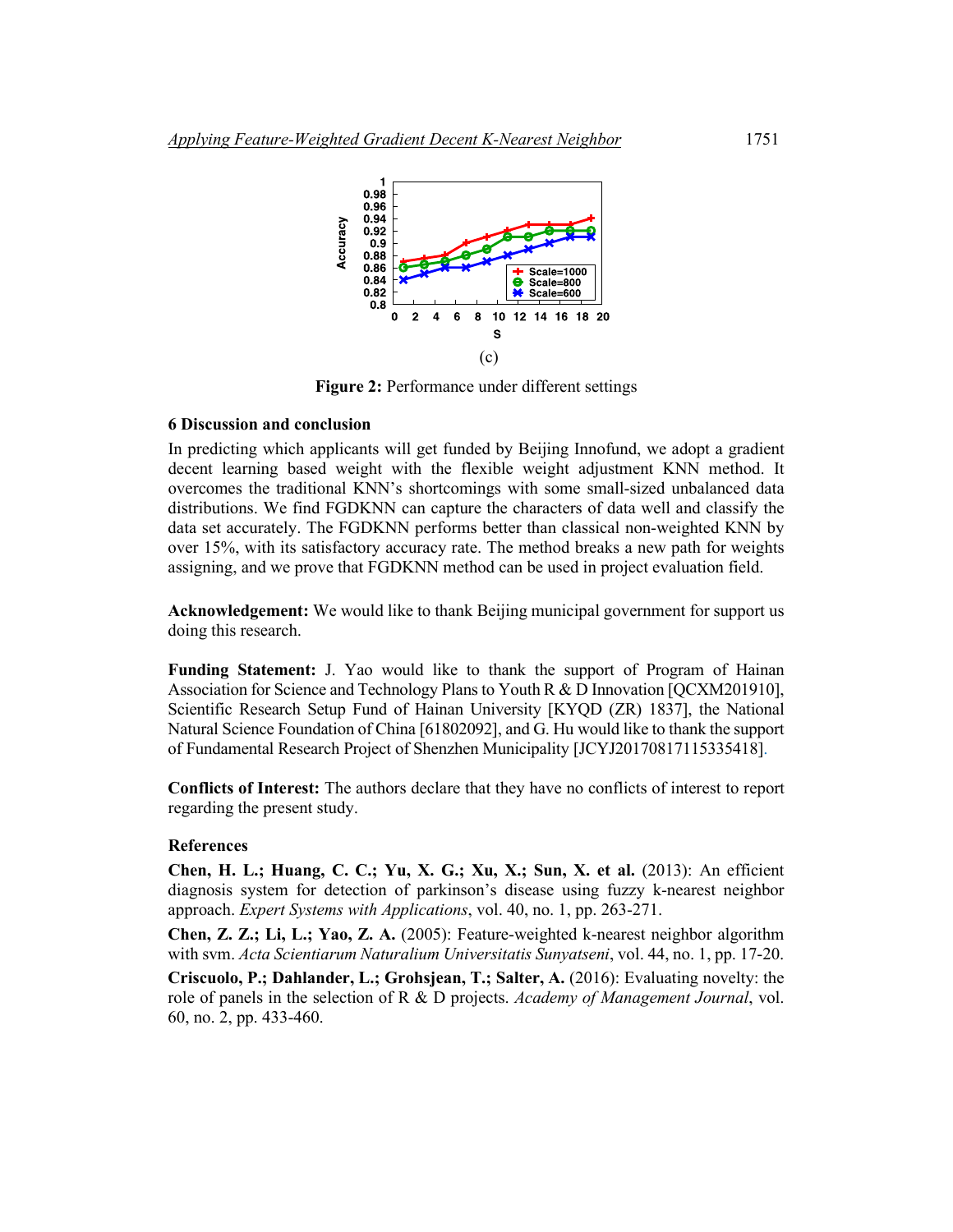**Eilat, H.; Golany, B.; Shtub, A.** (2006): R & D project evaluation: an integrated DEA and balanced scorecard approach. *Omega*, vol. 36, no. 5, pp. 895-912.

**Fini, R.; Jourdan, J.; Perkmann, M.** (2018): Social valuation across multiple audiences: the interplay of ability and identity judgements. *Academy of Management Journal*, vol. 61, no. 6, pp. 2230-2264.

**Gou, J.; Ma, H.; Ou, W.; Zeng, S.; Rao, Y. et al.** (2019): A generalized mean distance-based k-nearest neighbor classifier. *Expert Systems with Applications*, vol. 115, pp. 356-372.

**Gou, J.; Yi, Z.; Du, L.; Xiong, T.** (2012): A local mean-based k-nearest centroid neighbor classifier. *The Computer Journal*, vol. 55, no. 9, pp. 1058-1071.

**Hirzel, S.; Hettesheimer, T.; Viebahn, P.; Fischedick, M.** (2018): A decision support system for public funding of experimental development in energy research. *Energies*, vol. 11, no. 6, pp. 1357.

**Hossain, B.; Morooka, T.; Okuno, M.; Nii, M.; Yoshiya, S.** (2019): Surgical outcome prediction in total knee arthroplasty using machine learning. *Intelligent Automation and Soft Computing*, vol. 25, no. 1, pp. 105-115.

**Huang, C. C.; Chu, P. Y.; Chiang, Y. H.** (2008): A fuzzy AHP application in government-sponsored R & D project selection. *Omega*, vol. 36, no. 6, pp. 1038-1052.

**Huang, M.; Lin, R.; Huang, S.; Xing, T.** (2017): A novel approach for precipitation forecast via improved k-nearest neighbor algorithm. *Advanced Engineering Informatics*, vol. 33, pp. 89-95.

**Kalpana, B.; Saravanan, V.; Vivekanandan, K.** (2012): A survey of feature selection models for classification. *International Journal of Advanced Research in Computer Science*, vol. 3, no. 1, pp. 131-136.

**Kim, H., Sohn, S.** (2010): Support vector machines for default prediction of SMEs based on technology credit. *European Journal of Operational Research*, vol. 201, no. 3, pp. 838-846.

**Kuhkan, M.** (2016): A method to improve the accuracy of k-nearest neighbor algorithm. *International Journal of Computer Engineering and Information Technology*, vol. 8, no. 6, pp. 90-95.

**Li, D.** (2017): Expertise versus bias in evaluation: evidence from the NIH. *American Economic Journal Applied Economics*, vol. 9, no. 2, pp. 60-92.

**Li, J.** (2019): An improved K-nearest neighbor algorithm using tree structure and pruning technology. *Intelligent Automation and Soft Computing*, vol. 25, no. 1, pp. 35-48.

**Lin, S.** (2017): Integrated artificial intelligence-based resizing strategy and multiple criteria decision making technique to form a management decision in an imbalanced environment. *International Journal of Machine Learning and Cybernetics*, vol. 8, no. 6, pp. 1981-1992.

**Liu, F.; Chen, Y. W.; Yang, J. B.; Xu, D. L.; Liu, W. S.** (2018): Solving multiple-criteria R & D project selection problems with a data-driven evidential reasoning rule. *International Journal of Project Management*, vol. 37, no. 1, pp. 87-97.

**Mitani, Y.; Hamamoto, Y.** (2006): A local mean-based nonparametric classifier. *Pattern Recognition Letters*, vol. 27, no. 10, pp. 1151-1159.